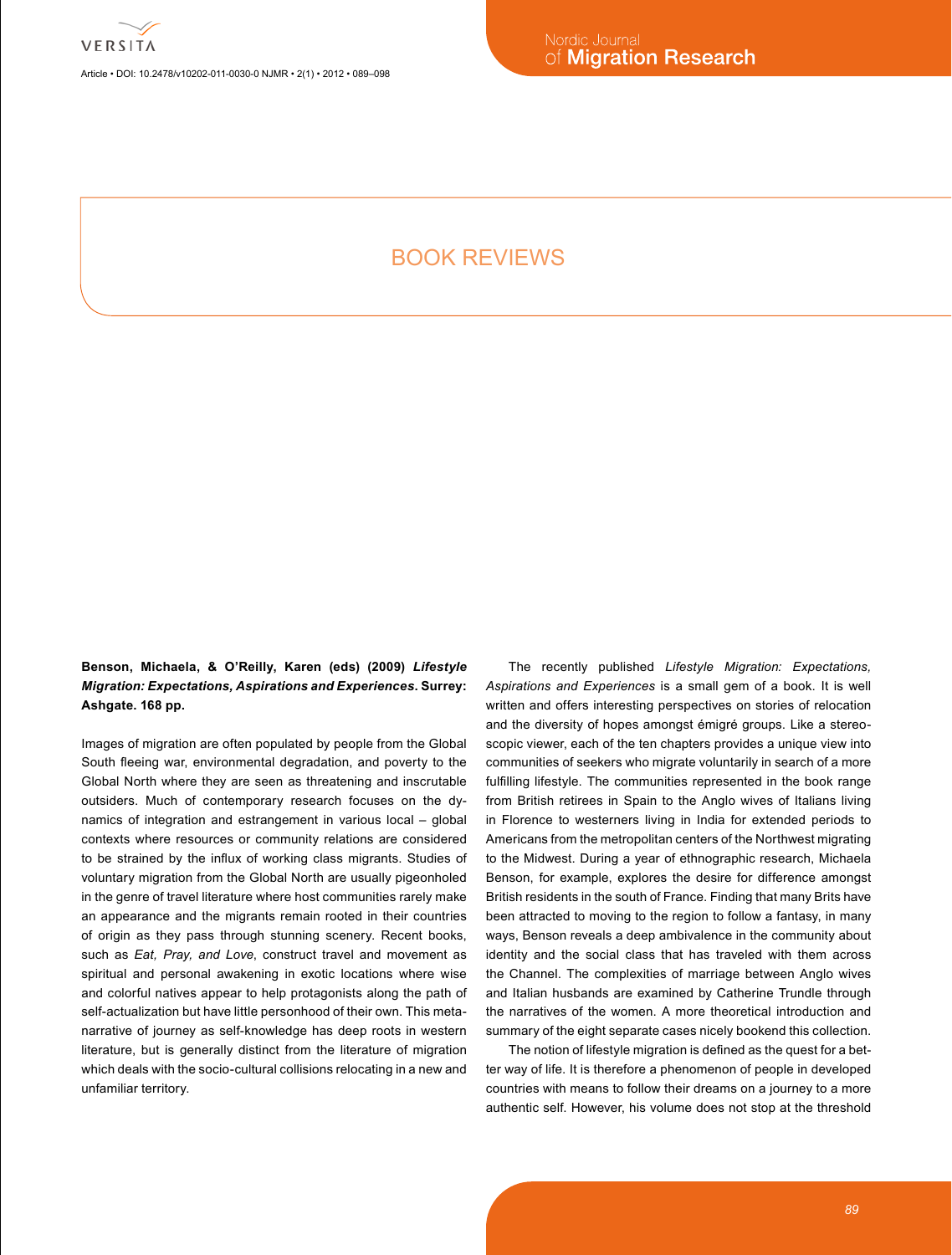of self-actualization but also explores how these migrants negotiate their transforming lives in new places and sometimes with multiple homes. *Lifestyle Migration* thus contributes to a more complex and nuanced discussion of migration. In this brief review, I focus on three of the case studies that I found particularly interesting.

Mari Korpela presents the case study of Varanasi in India, where many westerners return year after year for extended periods. These lifestyle migrants stay in Varanasi because they find the place has more "vibration" than their dull western homes. Korpela presents these migrants as people on an extended "backpacking" trip, the modern day middle class version of the Grand Tour – the traditional transition to adulthood. As Korpela points out, though migration today has increasingly become a necessity of the poor and desperate in the Global South to the Global North for survival, international migration in the modern world was predominately a phenomena of colonists to the subjected parts of the world. Varanasi, a city of about a million with 200–300 regularly returning westerners between the ages of 20–30 years (but also many at 40–50 years), is considered to be a holy city of Hinduism. The westerners are attracted to Varanasi because they do not need to adhere to a schedule or be tied to a 9–5 job. Though many of these lifestyle migrants have never held a permanent day job, perhaps due to their youth or the lack of such jobs, according to Korpela they construct their choices as positive assertions of independence, courage and living in the present, rather than worrying about things such as pensions or careers (a lifestyle only possible with the affluence they have in India as westerners, though they may be vulnerable or financially marginal in their own societies). Korpela thus brings out the intersections of the desire for authenticity, longing for an idealized lifestyle by occupying a leisured positioned in a foreign society, and the reality of living a permanently temporary life.

In "The Children of the Hunters", Karen O'Reilly explores the views of the European children of lifestyle migrants in Spain. Similar to the extended backpackers in India, the parents of these children see themselves as refugees from the rat race of western society. As O'Reilly notes, in many ways this community is, nonetheless, more imagined than real. These lifestyle migrants in Spain seek an idyll that is isolated from local community. They do not learn the language nor interact with natives, though their children are sometimes subject to the resentment of the locals through schoolyard bullying. One of the more fascinating aspects of this chapter is the children's explanations of the ways that schoolmates dress and how they learn early to judge identity and belonging. Unlike migrants in the Global North, these lifestyle migrants do not face pressure to integrate or assimilate. Indeed, they can be seen as individual consumers seeking their own small slice of paradise, without needing to participate in the larger public sphere of the polis. As these children grow up, they expect to move to other countries to start their adult lives with professional careers. Their current childhood homes will thus evaporate as mere memories rather than geographical points of identity. Clearly positioned as members of the global elite, the

children of these lifestyle migrants have options that their working class migrant counterparts obviously do not.

Finally, Brian Hoey looks the narratives of downsized American workers from metropolitan centers that have moved to the Midwest in search of refuge from the uncertainty of contemporary working life. Unlike the cases described above, these lifestyle migrants have lost a previous way of life. Relocation therefore offers a chance for rebirth, redemption, and transformation. Couched in an American meta-narrative of moving to the frontier for a therapeutic landscape and the simple life free of modern stress, these lifestyle migrants seek to immerse themselves in their new locales. Hoey's chapter shows that lifestyle migration does not have to be disruptive or oblivious to host communities.

When discussing migration in the liquid modernity of contemporary globalization, Zygmunt Bauman describes two polar opposite groups of migrants: tourists and vagabonds. Tourists, like the lifestyle migrants described in this volume, are able to move at will in search of self-actualization and careers. They have the right passports and means to support their lifestyles. Vagabonds, on the other hand, are thrown about the globe by the whims of international capital. Unwanted everywhere, yet needed to get out of the way or to perform the most dangerous and menial of tasks, vagabonds are often constructed as threatening the very core of Global North societies by their very presence. The categories of tourists and vagabonds reflect the deep global class divisions that determine the fates of millions. Yet, migration research tends to be shaped by a focus on solely vagabonds and their impact on host societies. Similar to the development of critical whiteness studies in the 1990s, more research is needed on these largely invisible, yet highly privileged groups that are able to migrate freely without stigma, notice or restraints. This type of discussion could unravel the structures of privilege that allow tourist or lifestyle migration to remain unrestricted and uncriticized, while vagabond migration continues to be blamed for much of the ills of post-industrialized societies. *Lifestyle Migrants* opens up a tantalizing picture of the complexity of privileged migration. Let's hope this area develops.

Kris Clarke\*

Department of Social Work Education, California State University, Fresno, USA

## **Choudhry, Sultana (2010)** *Multifaceted Identity of Interethnic Young People: Chameleon Identities.* **Aldershot: Ashgate. 219 pp.**

In her book, Sultana Choudhry focuses on the category of people whom she generically calls "interethnic". She argues to have opted for the term "interethnic" "because it was felt to be least 'offensive' and more precise, i.e., encompasses ethnic and racial backgrounds" (p. 7). The author deemed other common terms like "mixed race" or "mixed parentage" "inappropriate", in part due to distaste of them by her informants, some of whom were people of "mixed parentage/ race" (pp. 6–7).

*<sup>\*</sup> E-mail: kclarke@csufresno.edu*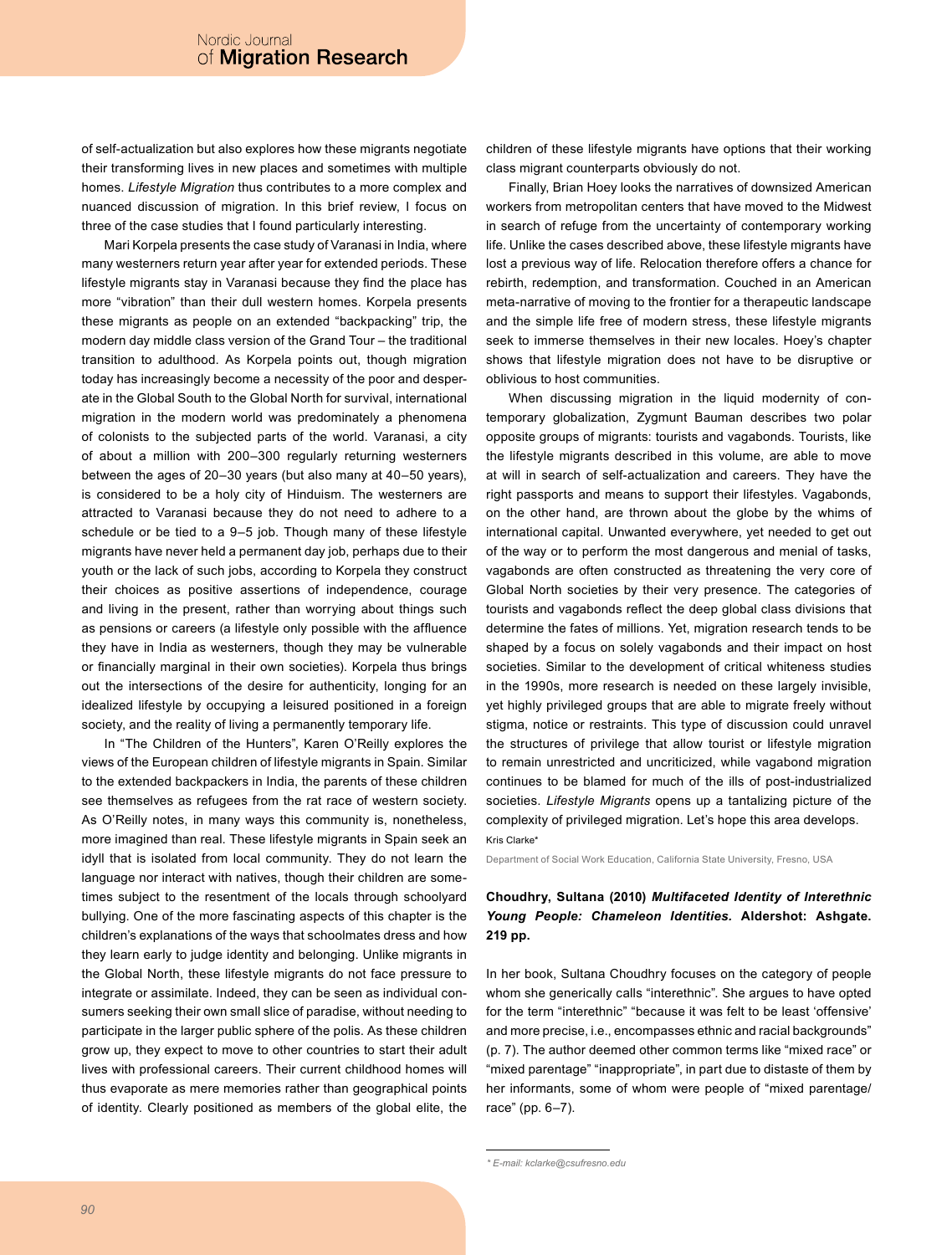At the outset, Choudhry provides several reasons as to why she thinks it is worth (if not necessary) to study people with shared racial and ethnic background. She rightly argues that despite the fact that their numbers are on the increase (at least in the UK, where the research was carried out), there has been very little research on them. And when it comes to people with a double – South Asian and white – racial background, she found no previous elaborate research at all. However, as Choudhry argues, a more important reason has been the felt need to investigate this category of people in the context of the wider society and provide insights that next to their academic value might be beneficial even for policy makers who sooner rather than later will have to realize that Britons (Choudhry does not use this word, however) with shared/double racial and ethnic backgrounds are an integral part of the British society of a new composition and that their well-being (in the broadest sense of the word) is to be taken into account in future policy-making, especially pertaining to racial issues.

In the research, Choudhry sought to disclose how the identity of young British "interethnic" is being constructed and how it affects the quality of their life – are they torn between several identities, how do they cope with their double background, do they experience discrimination because of their ethnic/racial background, and, in general, is being "interethnic", more of a liability or an asset in socialization with family, peers and in professional career.

The book is based on a complex three-step research. First, semi-structured interviews were conducted with three groups (interethnic, non-interethnic and their parents). Secondly, sixteen interethnic participants were asked to complete retrospective diaries "on their experiences of being of interethnic" (p. 3). The third step was distribution of a questionnaire to eighty-seven participants of different interethnic background. The main research findings are provided in numerical form in more than two dozen charts and tables throughout the text and in the Appendix.

After the investigation, which included a number of parameters (such as physical appearance, ethnicity, language, religion, social class, gender), Choudhry concludes that "people of an interethnic background do not necessarily experience identity conflict" (pp. 5, 182–183), and possibly more importantly, "in fact are more successful than others because of the ways in which they utilise their interethnic backgrounds" (pp. 5, 129–131). This is where the much discussed "chameleonic" nature of their identity becomes handy – "interethnics" can, depending on the situation, by choice present themselves as of one or another identity/background, e.g. Asian or European, or as they sometimes confess, of a third ("neutral") one, "Mediterranean".

The value added in Choudhry's research is indeed the discovery in the "interethnic" people under investigation of what she labels "chameleon identities" – their practice of identity manipulation to suit different social contexts. Some of the respondents appear to be glad to be able to switch between several ethnic (and even racial, what is admittedly more difficult) identities. This way they feel they own both and have a perceived advantage over the peers who come from a single ethnic and racial background. Others, however, do this unwillingly and only as a measure to avoid unwanted consequences, not to be marginalized or ostracized by peers and wider society. In the end, the research revealed that "interethnic" people have come up with multiple approaches to deal with their ethnic and racial identity (which is almost invariably always in flux, hence multifaceted) and present it to others, be it extended family, peers, or wider society.

One, however, is left with the unanswered question of why "interethnic" people in the first place need to employ "chameleonism" in the presentation of their identities. Though Choudhry does take a passing look into it, the influence of social environment on practices of "chameleon" identities is worth a deeper investigation than that accorded in the book. For instance, would a predominantly white middle class environment be more accepting of "interethnic" people who then would not need to employ their "chameleon" skills? Would a more predominantly South Asian working class environment be less tolerant to "chameleon" practices? And what about the emerging pockets of "interethnic" environment? Maybe in such an environment "chameleonism" could be abandoned altogether? Choudhry herself seems to suggest that "It may be that as interethnic individuals grow in numbers and if the media and society takes a more positive view towards them they will no longer feel the need to be a chameleon." (p. 185). A proper further investigation into these issues could yield additional value (and especially from a policy-making perspective) to the research on "interethnic" people.

But what is indeed "interethnic"? Throughout the book, Choudhry appears to include under this neologism both race and ethnicity, which she seems to see as one or at least as two sides of the same coin. But here lies a major conceptual danger, for equating race with ethnicity is not justifiable even under conditions of globalization or from a post-modernist perspective. Race and ethnicity are not one and the same. People with different skin color can belong to the same ethnicity: there are "black", "brown", "white" Jews, Arabs, French, and Dutch. Likewise, people with a same skin color can belong to numerous ethnicities; this is valid for "whites" in Europe, "blacks" in Africa, and "dark-skinned" in the Indian Subcontinent. And while geographical background, like South Asia or Africa, might imply a certain race, it says little about ethnicity – Sikhs, Punjabis, Gujaratis, and Bengalis (or Fulanis, Ibos, and Yoruba in Nigeria), though presumably belonging to one race, are ethnically very different. On top, race, contrary to ethnicity, tells little to nothing about culture.

Ultimately, "interethnic" – a fully valid term in its own right – would have to do mainly with cultural issues, such as way of living (food, dressing, child-upbringing, and the like) and religion, leaving aside the other (though as relevant and urgent) issue, namely, race. As the people under Choudhry's study do encounter challenges on both – ethnic and racial – grounds, the two sets of issues, valid as they are, could have been studied from appropriate distinct,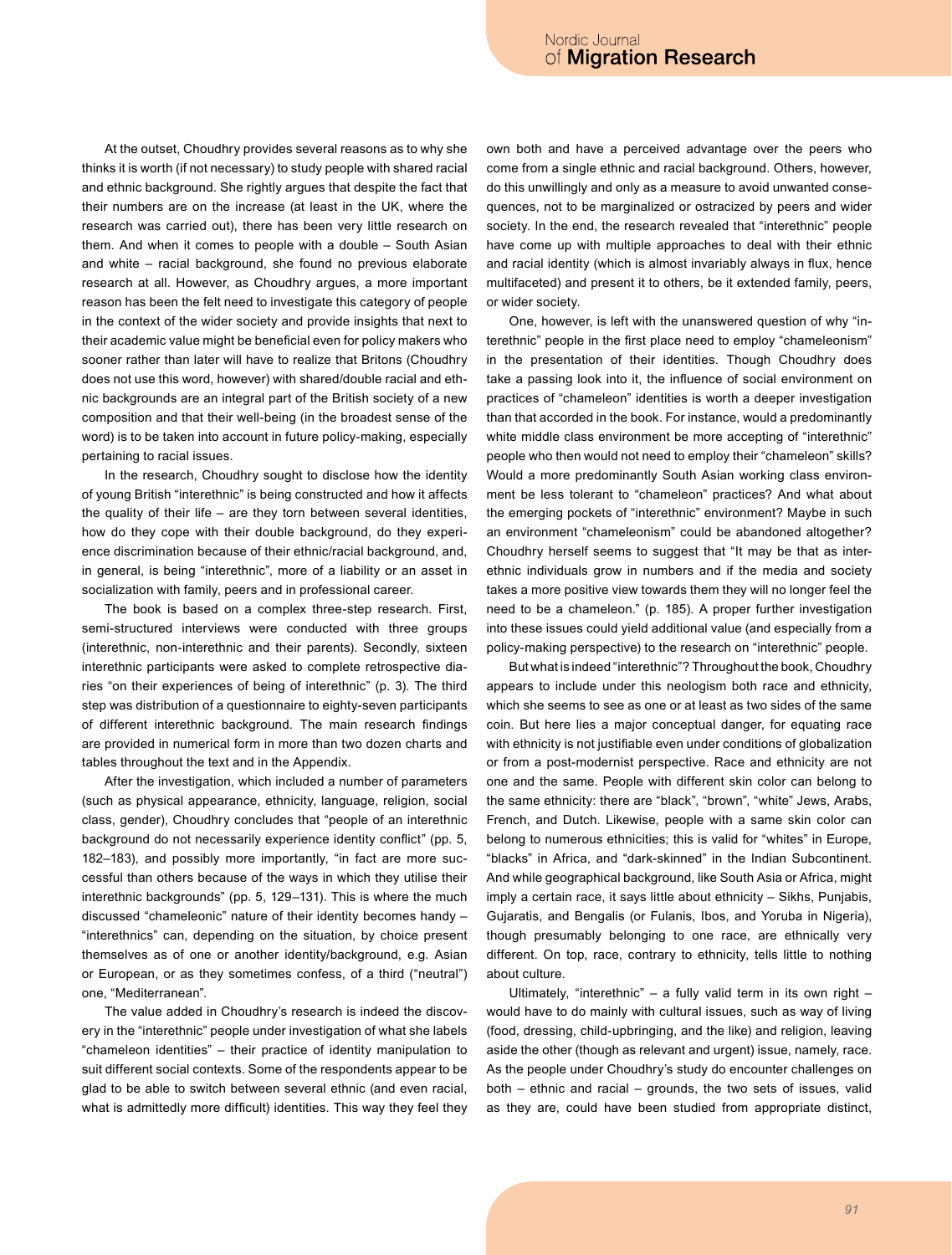yet complimentary, perspectives, thus avoiding lumping race and ethnicity into one.

By any standard, however, Sultana Choudhry's book is a timely and valuable contribution to several intertwined academic fields: first, ethnicity and migration studies but also studies of the now somewhat politically compromised multiculturalism. It could also be of interest to cultural anthropologists and sociologists but also social psychologists working in these and related fields.

#### Egdūnas Račius\*

Professor, Department of Regional Studies, Faculty of Political Science and Diplomacy, Vytautas Magnus University, Kaunas, Lithuania

**Dhalmann, Hanna (2011)** *Yhden uhka, toisen toive? – Somalien ja venäläisten asumistoiveet etnisen segregaatiokehityksen valossa* **[A threat to one, a preference to the other? – The residential preferences of Somalis and Russians in light of ethnic segregation development]. Faculty of Science, Department of Geosciences and Geography Series A10. Helsinki: University of Helsinki. 106 pp. and four articles.**

This dissertation focuses on the residential preferences of Somalis and Russians in light of ethnic segregation development. It is an important in-depth analysis of the reasons for residential concentration of immigrants, and of the meaning of cultural factors for residential patterns. For example, the thesis discusses the factors impacting the shaping of immigrant residential preferences and strategies, among those the meaning of living close to members of one's own ethnic group. So far little research has been done on decision making regarding immigrant residential choices. Hanna Dhalmann's work is important in filling this gap in the field of regional and urban geography research.

The research data involves thematic interviews conducted with 24 immigrants of a Somali origin, 26 immigrants of a Russian origin, as well as 18 interviews with social services, housing, and third sector professionals. Interviews with professionals provide information about the decision making based on immigrants' housing issues connected to the housing types and residential areas offered for them. Professionals might act as so-called "gatekeepers" in the housing allocation procedures. Naturally housing provision often also depends on the locations of available rental housing in the capital region.

The dissertation is a compilation of a broad introduction (106 pages) and four peer-reviewed papers by Dhalmann, one of which is co-written with Katja Vilkama. The papers are published in three Finnish (*Yhdyskuntasuunnittelu, Yhteiskuntapolitiikka,* and *Terra*) and one international journal (*Journal of Housing and the Built Environment*).

The introduction, where the analysis draws on peer-reviewed articles, is structurally coherent and clear, and the researcher's competencies are demonstrated in each chapter. The introduction starts off by looking into the core themes around residential concentration and then carries on to the context of Finnish capital region. The researcher then introduces her four articles. The first article analyzes Hervanta suburb in Tampere and the other three articles focus on areas in the capital region. The researcher positions her work in the field of urban geography and brings to the fore the core concepts within migration and ethnic segregation research such as immigrant, ethnic group, multiculturalism, and segregation.

Dhalmann's thesis highlights the central theories of the research field: spatial assimilation model, stratification model, heterolocalism, and an ethnic-cultural interpretation. Migration and regional developments are investigated across different disciplines, focusing on their multifaceted nature. This provides a broad picture about immigrant's residential preferences in light of ethnic segregation development.

In chapter five, the researcher introduces one of the immigrant groups chosen for the dissertation, the Somalis, who are the largest refugee group in Finland. The author describes the process of Somalis entering into Finland and their residential locations in the capital city region in 2006. Somali speakers are concentrated especially in Helsinki, its eastern parts, and in a number of areas along the northbound railway line in Vantaa. The author also shows that almost all Somali speakers in the capital region were living in a rental accommodation in 2008, mostly in subsidized housing. Dhalmann also analyzes the communal nature of Somali culture, which has a wide influence on an individual's life also in Finland.

Furthermore, Dhalmann looks at Russians who are the largest immigrant group in Finland. The author's choices on research subjects are described excellently and appear well grounded. The researcher depicts the return of Ingrian Finns as set off by a statement by Mauno Koivisto, a former President of Finland, in 1990 that defined the Ingrian Finns as repatriates. Like Somali speakers, Russian speakers have concentrated particularly in eastern Helsinki and certain areas in western Vantaa.

The researcher has chosen the thematic interview method, since she knew that the Somali culture favors spoken, face-to-face communication and the literacy level amongst Somalis in Finland is low. Dhalmann also points out the importance of building trust and how this is best achieved by using an in-depth interview method. She analyzes her interviewing experience and shows, for example, how one interviewee may be reticent whereas another may have a pressing need to share his/her experiences. Dhalmann interviewed immigrants living in various circumstances: both those who immigrated as children – the so-called 1.5 generation – and those who arrived as adults. Russian and Somali interpreter services were used.

The analysis indicates that living close to other Somalis to some extent enables Finnish Somalis to establish neighborhood networks to make everyday living easier, as well as to maintain a communal lifestyle. However, the Somali interviewees stressed their wish to

*<sup>\*</sup> Email: e.racius@pmdf.vdu.lt*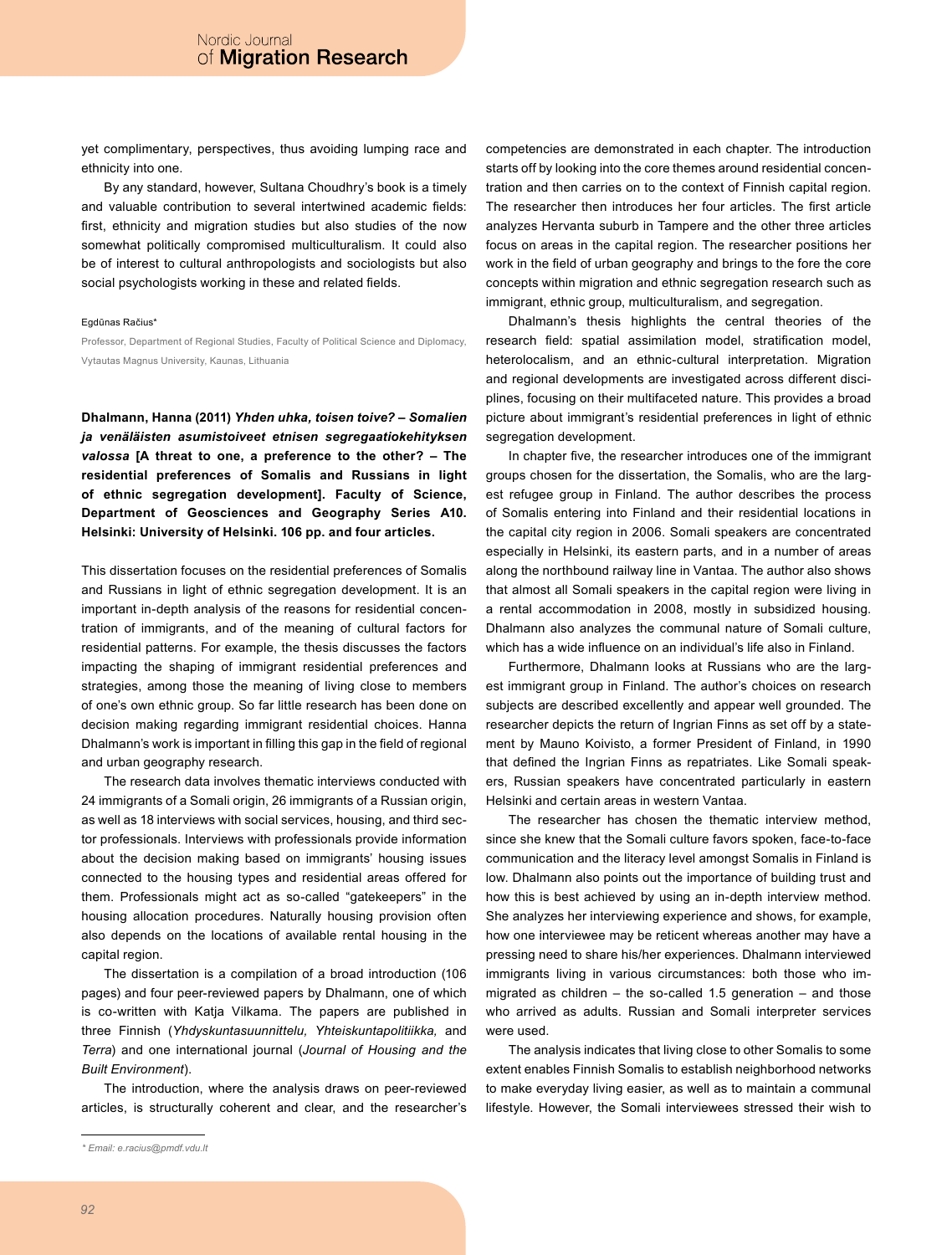live close to and interact with native Finns as well. At the same time, the Somali interviewees' opportunities to make residential choices were limited and their residential patterns were strongly linked to the provision of social housing and the distribution of such accommodation. The Somalis reported that they have also been given insufficient information about different types of housing. There is hence a need for better information about different types of housing, and the information should be provided in different languages. Often this is a matter of resource allocation; nevertheless, the issue should be noted when developing housing services. Dhalmann and Vilkama point out that some council housing buildings have become clusters of immigrants and disadvantaged Finns, which might explain the Somalis' experiences of increased social problems and racial harassment in their living environments.

All Somali interviewees reported that they dreamed of owneroccupancy, mostly of a detached house. It is important to note that, according to the researcher, most interviewees primarily came from urban areas in Somalia where most of the residents live in large stone-built detached houses. In addition, the Somali culture strongly favors neighborly relations and reciprocity. Dhalmann quotes a Somali proverb "A good neighbor equals a good life". In light of the results, it makes one wonder to what extent the meaning of the proverb has been realized in Finland, as 76% of the interviewees had faced racially motivated crime in the last year at least once. Generally the interviewees mentioned safety as an important criterion for a good residential area and a place where there were not "an awful lot of racists".

For Dhalmann, the empirical analysis regarding the Russians indicates that unlike the Somalis all the Russian participants had lived in a block of flats in their home country. For the Russians, moving to Finland had meant an improvement in their living standards and moving into accommodation that suited better for their needs. This is clearly different from the situation for the Somalis. Those of the Russian origin have often settled in Finland for good and are prepared to invest in their housing. Their residential patterns resemble heterolocalism where immigrants are able to maintain a strong ethnic community without residential concentration. According to Dhalmann's dissertation, the Russians face less discrimination compared with Somalis who are constantly under the threat of racist incidents as mentioned above. The Russians in the study were telling that they avoid speaking their mother tongue in the public places in order to avoid conflicts and to mix into the crowd. In this regard, the author explicates the division between visible and invisible minorities.

The empirical analysis contains many citations from the interviews that bring to the fore individual "voices". This enables the reader to delve deeper into the data and makes the description lively. The so-called hard data could have been further utilized for graphic illustrations and for showing basic information about the Somali and Russian populations, and the extent of their migration flows.

In the concluding chapter, Hanna Dhalmann highlights the problem of immigrant and native populations having little contact with each other; therefore learning to know each other is quite limited. She argues that this is one reason for the stories immigrants tell about being rejected and discriminated against. For instance, interviewed Somalis valued the possibility to interact with Finnish neighbors to learn the Finnish language and customs. However, in some cases their willingness to socialize with native Finns had been reduced due to bad experiences with some neighbors.

Hanna Dhalmann's doctoral dissertation is an important source for understanding immigrant residential choices and the issues explaining those choices. Many of the issues that affect the choices often remain unnoticed, if observed only superficially. However, this research highlights the processes and factors involved with clarity and excellence.

Elli Heikkilä\*

Adjunct Professor, Research Director, Institute of Migration, Finland

**Eide, Elisabeth, Kunelius, Risto & Phillips, Angela (eds) (2008)**  *Transnational Media Events: The Mohammed Cartoons and the Imagined Clash of Civilizations.* **Stockholm: Nordicom. pp. 290.**

The debate over the caricatures of Prophet Muhammad has become a global media event that will not cease to be topical. Twelve editorial caricatures of Prophet Muhammad in the Danish conservative regional daily Jyllands-Posten was an intensely debated topic in numerous countries during the period between January and May 2006. The cartoon controversy thematized issues central to the study of contemporary society, such as the relations between global–local and secular–religious; the increasingly transnational flow of information; the role of immigration within the practices of symbolic boundary making; xenophobia and racism. Also the position of the media in the event was extraordinary: the controversy was generated by media, political actors managed the available perspectives through media, and the interpretations of the events were reshaped and recontextualized while traveling from one social environment to another through media. Simultaneously media functioned as the platform for the debate, and continuously participated as actor *per se*. Accordingly, one aim of the book at hand is to understand the realities of the complexity of present-day transnational media. Demonstrating reflexivity, the editors begin by pointing out how spectacles in the media attract media research in a corresponding manner as a spectacular event attracts the media. This book, however, is not a topicality driven dive into a hot topic. It is a versatile collection of thought-provoking articles, representing a plethora of methodological approaches and theoretical perspectives, bound together as a thorough commentary to the cartoon controversy.

The introduction to the anthology provides an insightful discussion on the potential and challenges of transnational communication,

*<sup>\*</sup> E-mail: [elli.heikkila@utu.fi](https://email.jyu.fi/OWA/redir.aspx?C=dff0c78e920042bb9ed092945c46963d&URL=mailto%3aelli.heikkila%40utu.fi)*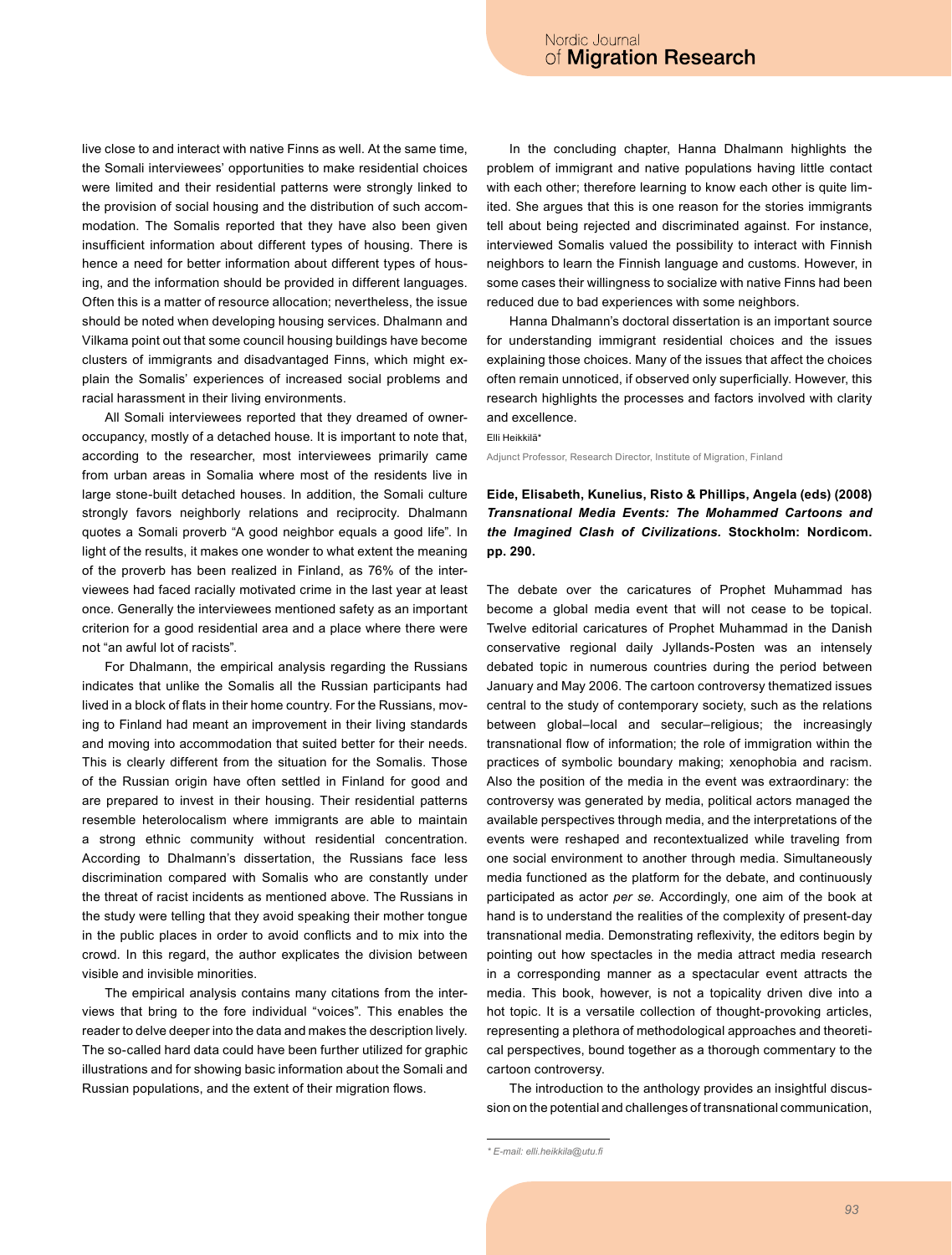stressing the importance of networks within the field of global media studies. Elisabeth Eide, Risto Kunelius, and Anne Phillips coin the concept of "transnational media literacy" (building on Gayatri Spivak's concept), calling for a rising awareness of the global mechanisms of media events and the concurrent variety of interpretations; a capacity to see the world from other eyes; a consciousness of the national contexts partaking in the framing of mediated events; and a shared understanding of the vast range of media systems and their local political settings. The authors stress that the power to define meanings and exclude alternative approaches is a crucial resource in the mediated society.

The introductory part of the book includes two other chapters that provide insight in the controversy, covering both the processes with their different narrations and the caricatures *per se*. Peter Hervik, Elisabeth Eide, and Risto Kunelius present a systematic review of the different loops on the thread of the event and offer alternative perspectives and readings. They also demonstrate how the media event was a process that can be interpreted from a variety of angles with different starting points, peaks, and solutions. Amin Alhassan's article sheds light on the debate by dismantling the cartoons in a methodologically well elucidated and creative manner. In addition to the decoding of the individual pictures, Alhassan divides them into three categories – patently antagonist, strategically ambivalent and meta-commentaries, enhancing a deeper understanding of the different manners in which the cartoons were, and may be, interpreted.

The second section of the anthology focuses on journalistic professionalism. It begins with one of the highlights of the book, Hervik's chapter on the event from the perspective of Danish news management and its political dimension. He discusses political spin as strategic means of sidetracking attention from controversial actions, a provocative topic presented in a sober and convincing manner. Hervik displays the different strategies and frames employed by Danish politicians, and uptaken by media on a transnational level. The chapter discusses in detail, how "freedom of speech" became the most central theme within the controversy and a vastly successful spin. This brings forth aspects such as political damage control and maintenance of popularity among voters; controlling history and the available narrations of reality; the construction of enemies and of national solidarity; and the transnational political connections between neoconservative political actors that played a part in the development of the event. Hervik credibly argues that "the emergence of political and legal differentiation of newcomers to Danish society is embedded in the denial of moral equivalency between the two" (p. 62) in a detailed discussion of the mechanisms in the enhancement of the spin and of the political climate in relation to immigration in Denmark. The chapter by Kunelius and Alhassan widens the political perspective, connecting the frame of "free speech" with a theoretical discussion on liberalism and the ideological dominance "of the term freedom in the modern self-imagination of the West" (p. 82). The authors present a framework of four positions on "free speech" to distinguish the dynamics surrounding the debate(s). The framework

covers both, a value dimension and a dimension that considers the role of communication. Applied to the case, it offers an opportunity for self-reflexivity by delineating attributes and perceptions within contemporary ideologies, simultaneously sketching out the reasonable potential of public deliberation.

The chapter by Phillips provides insight into the theme of public voices and the power relations immanent in the act of representing reality. The role of editors, politicians and representatives of Muslim communities in the debate is approached through national comparisons. This study indicates that Muslim communities – central stake-holders in the debate – had less opportunity to have a voice in the debate. The following article by Karin Becker continues with a discussion about the power theme. Becker contemplates on pictures as news, commentary and art, and the relationship between pictures and discourse. The chapter sets out to explain how the cartoons acquired the power to influence events across the world, and provides a rich account of theoretically grounded perspectives. Becker ends with an appealing angle: why did the controversy not gain landmark in the US and Argentine press? The chapter by Stephanie Craft and Silvio Waisbord is a relevant contribution to the research field of global news domestication, aiming at an understanding of "how journalistic cultures affect the frames used in the coverage of global news events" (p. 133).

The final section begins with a chapter on Orientalism and Occidentalism, well-earning its position as opener to the theme of symbolic boundaries and global communication. In the article, Eide examines the mechanisms of labeling and simplification through the dialectics of "Self" and "Other". With enlightening empirical examples, covering approaches to the event in, for example, British, Pakistani, Russian, and Canadian newspapers, Eide reflects on the problems involved in representing the Other. The following chapter by Ibrahim Saleh places the caricatures in relation to the negative atmosphere toward Islam in European news media. As Eide's chapter, it builds on a rich empirical data, demonstrating both the historical colonial context and the dilemma that emerges when ideas of universalism lead to a lack of understanding for other cultural and social norms – "the danger of the press abandoning tolerance under certain circumstances in favor of a passive acceptance of intolerance" (p. 187). Saleh stresses the point – often overlooked when the notion of Islam is treated as an entity stereotyped in connection with political violence – that Muslim leaders and countries such as Pakistan also struggle with problems of terrorism to a greater extent. In his chapter, Hahn approaches the question of simplifications from a pragmatic perspective, discussing intercultural communication and the importance of explanatory frames to pictures. With illustrative empirical examples he shows how easily meanings get lost and substituted with other, in some cases even opposite meanings – a relevant aspect in regard to global media flows, considering the strong power of visual representations.

Integration became, strangely one could say, a visible topic in the cartoon controversy. Carolina Boe's and Peter Hervik's chapter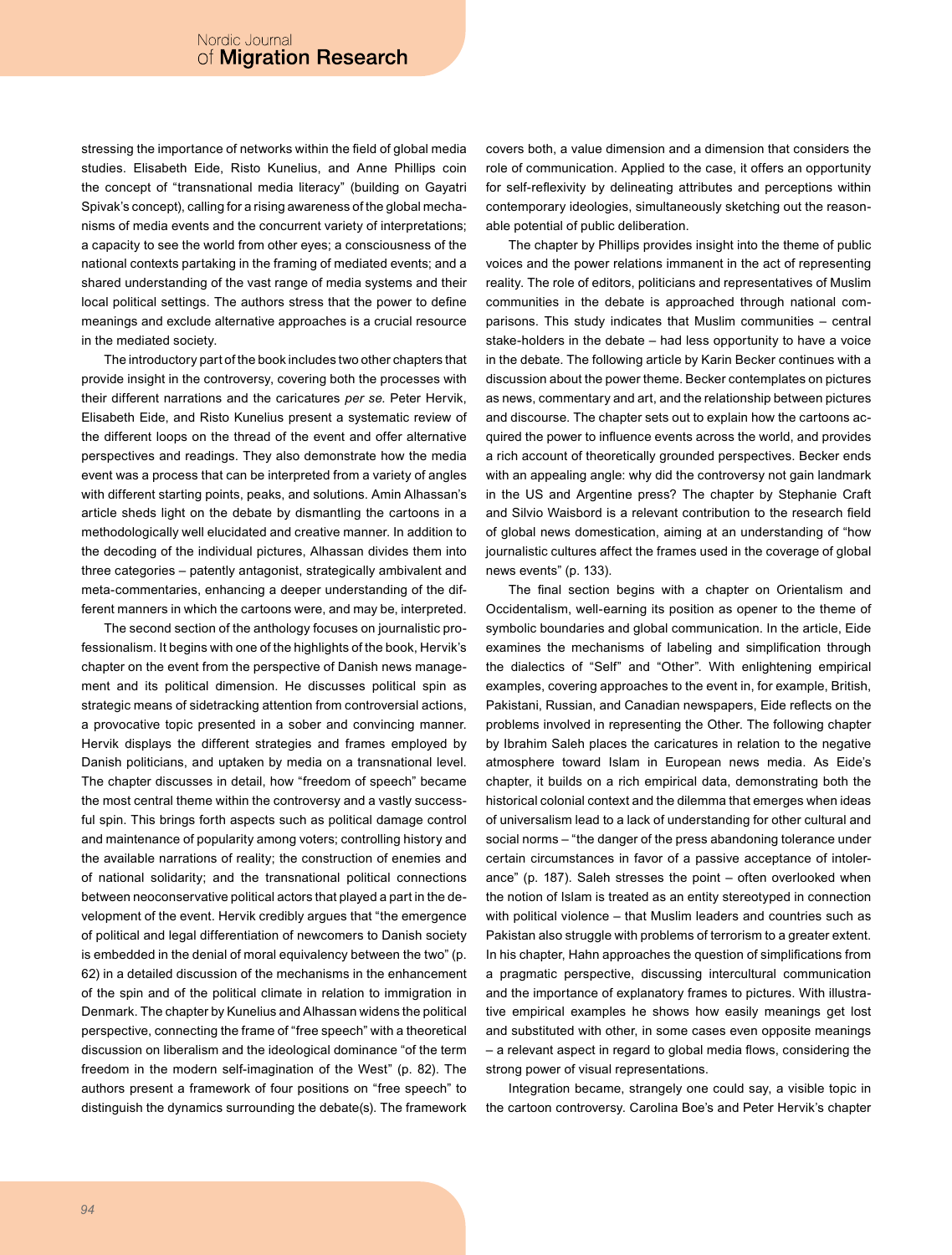provides an interesting perspective on how the topic became employed as a rhetorical instrument in the politicized journalistic fields of Denmark and France. They demonstrate how national social cohesion is generated through the othering of minorities, and stress that the cartoon controversy is symptomatic of contemporary antiimmigration debates riding on arguments about "difference" and "lack of integration" – how dichotomization functions as political fuel for nationalisms. Boe and Hervik identify roles in the controversy, such as "internal enemies" or "civilized others". The descriptive examples from newspapers reveal the complexity of the practices of othering.

The following chapter by Angela Phillips and Hillel Nossek elaborates on the relationship between "us" and "them", looking at press coverage in France, the United Kingdom, and Israel, and bring in three additional events – the "October Riots", the "Bradford Riots" and the "Banlieues Riots" – with a focus on representation of the minorities involved and the processes of naming. Here the aspect of domestication is once more evoked. The study demonstrates how the interpretation and framing of events occurs with the aims of sense-making, i.e. events are reproduced in familiar terms. Also the power within definitional processes is clearly demonstrated in the cases: "when the minority does not accept the role given by the majority (or is represented as such), they are condemned by the media. When they accept the rule of the game, as established by the majority, they are praised" (p. 250). The last article by Kunelius and Nossek looks at the cartoon case from the perspective of how media represent and interpret transnational news, shedding light on the topic with theoretical discussions of media events and of public spheres. The chapter provides a valuable contribution to the larger bulk of theoretization of the evergreen theme of communication structures. The afterword by Durham Peters is an engaging and insightful philosophical inquiry into the matter of "free speech", liberalism and prejudice, the paradoxes and dilemmas within the caricature debate, and the future challenges these themes bring to the fore.

During the debate, journalists and other participants in the debate often employed the "blame the victim"-type rhetorical questions, such as "why is Islam taken hostage by manipulative leaders and violent fundamentalists". This made me ponder what enabled values such as "freedom" and "rights" to be taken hostage and used to support quite the opposite, intolerant values. The book at hand provided me with answers to my questions related to, among others, the angles covering social context(s), political strategies, historical narratives, identificatory practices and symbolic boundaries, professional discourses within journalism, and the potentials and limits of public spheres. It offers more than an extensive overview, incorporating a multiplicity of creative perspectives. Simultaneously it is balanced and coherent as a whole. As is the case with anthologies in general, since they allow little space for the individual contribution, the themes in this book have to be treated in a condensed manner. Thus, arguments are defended in a rapid tempo, cutting the space of further elaborations. This taken into consideration, there is little to

criticize in the book. It provides thorough theoretical discussions elucidated with empirical cases rich in nuances. It displays challenges in our global society, such as common, everyday ethnocentrism, and gives voice to an appreciable idealism, much needed today in the atmosphere of distant cynicism and growing xenophobia.

Karin Creutz-Kämppi\*

Doctoral Candidate, The Centre for Research on Ethnic Relations and Nationalism (CEREN), University of Helsinki

## **Gressgård, Randi (2010)** *Multicultural Dialogue: Dilemmas, Paradoxes, Conflicts.* **Oxford: Berghahn Books. 152 pp.**

This thought-provoking book is beneficial reading for those who are interested in a deeper understanding of the dynamics of equality and diversity, related to the division between "us" and the "others". The tragic events in Norway on 22 July 2011 involved bombing in central Oslo and shooting spree at a political youth camp on the island of Utøya by Anders Breivik– a right-wing fundamentalist with a hatred for Norway's left, multiculturalism and Muslims – which resulted in the loss of 77 lives. These events involved a radical (mis) understanding of multiculturalism as Breivik considered himself as a modern-day crusader opposed to multiculturalism. In light of these events, the book by Randi Gressgård is all the more relevant since it comprehends the complexities of differences and explores solutions for the problems involved.

*Multicultural Dialogue* is an interdisciplinary book combining conceptualizations from the philosophy of science with ethnic minority research and gender studies. The author takes issues with universalist notions of equality and cultural relativist notions of distinctiveness. The volume is a theoretical, philosophical delineation of sensitive themes which are rather superficially treated in, for example, the media. The book reflects the theorizing of globalization as unfolding in the unstable tension between cultural homogenization and cultural heterogenization, producing both continuities and disjunctures in different domains (Appadurai, [1996\)](#page-7-0). The book also delineates the solution, named as critical theoretical intervention, to the pivotal tension between granting of equal rights and recognizing cultural distinctiveness. The solution endeavors to establish viable alternative ways of perceiving the relationship between "us" and the "others", arguing in favor of communities based on nonidentitarian difference, developed and maintained through open and critical dialogue.

The point of departure for the book is the situation in Norway, a culturally diverse nation, where the question of tolerance is central to the much debated issues of diversity, ethnocentrism, and racial discrimination towards migrants. Norwegian integration policy is grounded in planned pluralism which includes respect to cultural differences, but also involves cultural distinctions and prevailing standards of "normality". Some researchers, such as Alexandra Ålund ([1991\)](#page-7-1), perceive this as culturalization of the "others".

*<sup>\*</sup> E-mail: karin.creutz@helsinki.fi*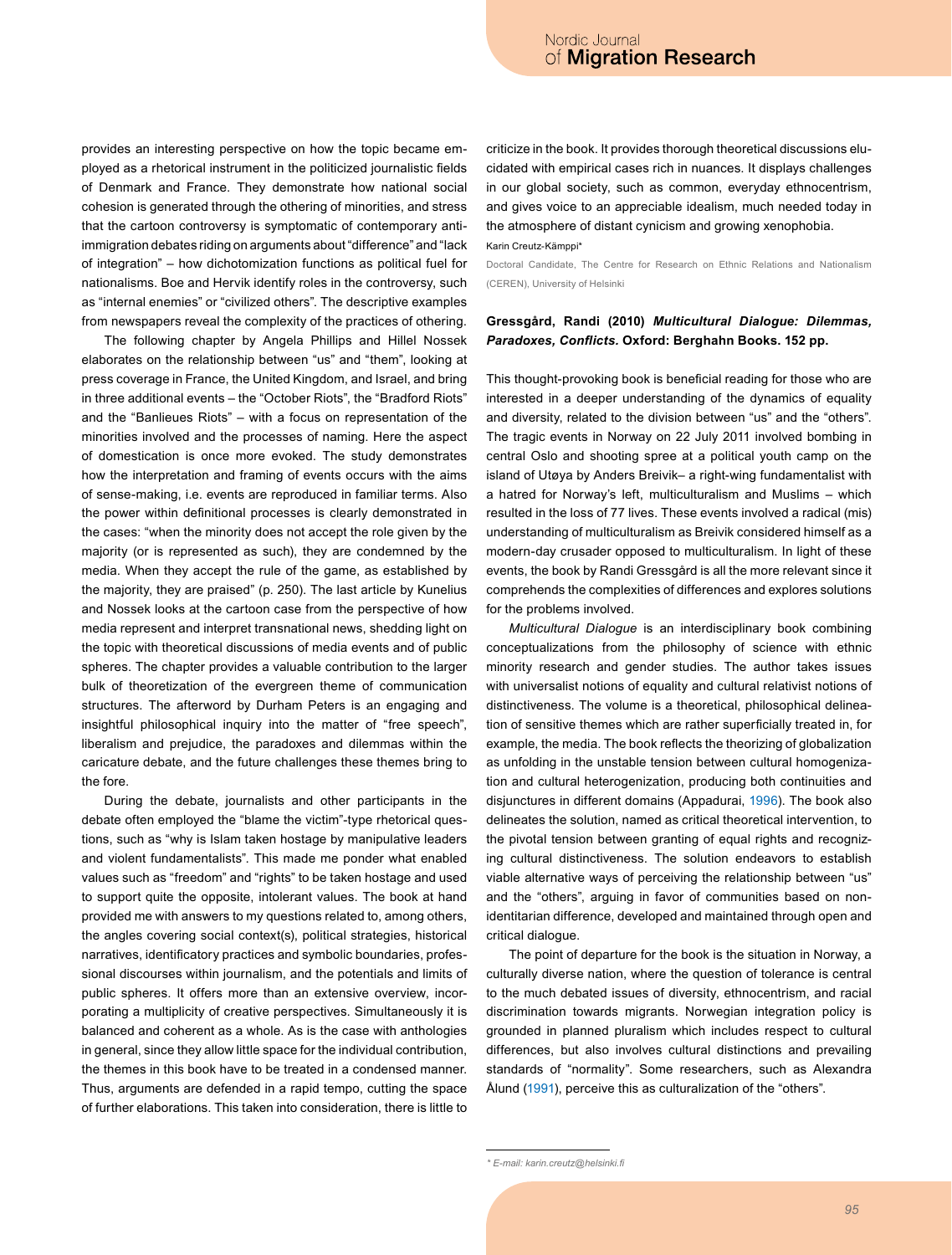Gressgård points out that French poststructuralists, among others Foucault, have focused on the reductive opposition between "us" and the "others". She elucidates the ethnocentric fallacy by invocation of metaphysics of purity, which refers to that which is absolutely whole and devoid of pollution, and by introducing paradigmatic examples from the Norwegian minority pupils context, where the policy of inclusion paradoxically serves to exclude the pupils who are to be included. The difference or impurity defined as that which is "out of place", in relation to the system of order, is a challenge to the dominant order and must be managed in accordance with the oppositional logic of the multicultural dilemma, subordinating the "others" to the majority population.

Drawing on Dumont's classical work on hierarchy, Gressgård illustrates the internal exclusionary mechanisms in the Norwegian society. She refers to a study that reveals how minorities who do not share the values of the majority population are excluded (subordinated) due to their deviance from the dominant normative standards. Furthermore, she argues that people in Norway are thought of not as individuals but as identical parts of society. Conflating the modern and non-modern configurations, Gressgård convincingly shows that the "others" are constituted as different and inferior, i.e. as negative mirror images of "our" identity. For example, she argues that in Unni Wikan's book *Towards a New Norwegian Underclass* (Wikan [1995\)](#page-7-2) differences are ordered hierarchically based on what is considered valuable, leading to judgment of the "others" as second-class citizens. The "others" comprise the negation that serves positive identity of the majority population. Gressgård also argues for a conceptualization of heterogeneity perceived as an opportunity rather than a threat.

The two last chapters of the book are useful for the readers who are involved in the pragmatic side of the multicultural dynamics, since the chapters deal with the consequences of heterogeneity and with the creation of conditions for dialogs. Furthermore, Gressgård discusses two types of heterogeneity: the unpresentable, which means that "otherness" cannot be expressed in the existing idioms; and the representable, which means that the "others" can have a voice and difference can be expressed.

The author uses Lyotard's core concept "*differend*" to delineate an irresolvable conflict and to exemplify aptly the conflicts after the 11 September 2001 terror attack. We may ask whether the US, with the support of *North Atlantic Treaty Organization* (NATO), actually carried out a reprisal in attacking Afghanistan or whether the conflict was irresolvable, given that it was not between two states, but between a country and an international Muslim network.

The last chapter of the book focuses on how to establish multicultural dialogue that breaks with the oppositional logic involving assimilation and culturalization, or subordination, of the "others". Gressgård underlines the importance of a critical distance to one's own truth claims in terms of "moral performance" as practical ethics. The elements of moral performance perception, judgment and action imply noticing the welfare of the "others"; openness;

and altruistic emotions, such as empathy, compassion, caring and sympathy. The author argues that there is a distance between the subject and the addressee ("us" and the "others"), and imagination temporarily suspends in the process of empathy. She uses another Foucault-informed theorist, Falcon's views on dominance to claim that heterogeneity is to be prioritized. According to such thinking, dominance occurs at the expense of a basic freedom and can lead to "silencing" of the "other" and "forgetting". Moreover, the author emphasizes openness to the others' view, instead of pseudo-openness which entails continuous domination. Furthermore, Gressgård emphasizes resistance that involves destablization of established norms, including notions of "us" and the "others". This implies bringing together disparate energies, congruent to Spivak's idea of "strategic essentialism" in visible political interest and to Butler's strategy of "cultural translation" as part of the dialogical process.

The main message of the book is that we should avoid the risk of assimilating the "others" through planned pluralism. On the other hand, the book calls for developing new idioms, accepting differences and appealing to the dominant cultural forms to recognize that that there might be *different ways* of thinking and acting.

This book has an explicit message with societal significance, though the reading is demanding and dense. Especially the large number of philosophical argumentation that the book includes can be difficult to follow for those who are not already familiar with these complex theoretical conceptualizations. However, for those who have the patience and some basic familiarity with these concepts, reading the book can be a rewarding experience. The contents are convincing, provocative, and at times also shocking – especially some pragmatic examples. The invocation of such examples and the philosophical argumentation reflects the author's vast scholarship.

In the aftermath of the events of 22 July 2011 in central Oslo and the island of Utøya, which shocked Norway and the world, I hope that the message of the book would be formulated in much simpler and easier form so that it could reach a broader group of readers. Especially journalists, practitioners, and policy makers would benefit of the ideas grounding the book, in order to establish acceptance of heterogeneity and the "others" – not only in Norway and Scandinavia but also in Europe and the globalized world! Rashmi Singla\*

Cand. Psych., Psychotherapy Specialist Associate Professor, Department of Psychology & Educational Studies, Interdisciplinary Studies in Health Promotion and Health Strategies, Roskilde University, 4000 Roskilde, Denmark

#### **References**

<span id="page-7-1"></span>*Ålund, A 1991, 'Immigrant culture as an obstacle to "partnership" ', in Paradoxes of multiculturalism, ed. A Ålund & U Schierup, Avebury, Aldershot, pp. 69–87.*

- <span id="page-7-0"></span>*Appadurai, A 1996, Modernity at large: cultural dimensions of globalization, University of Minnesota Press, Minneapolis.*
- <span id="page-7-2"></span>*Wikan, U 1995, Towards a new Norwegian underclass, Gyldendal, Oslo.*

*<sup>\*</sup> E-mail: rashmi@ruc.dk*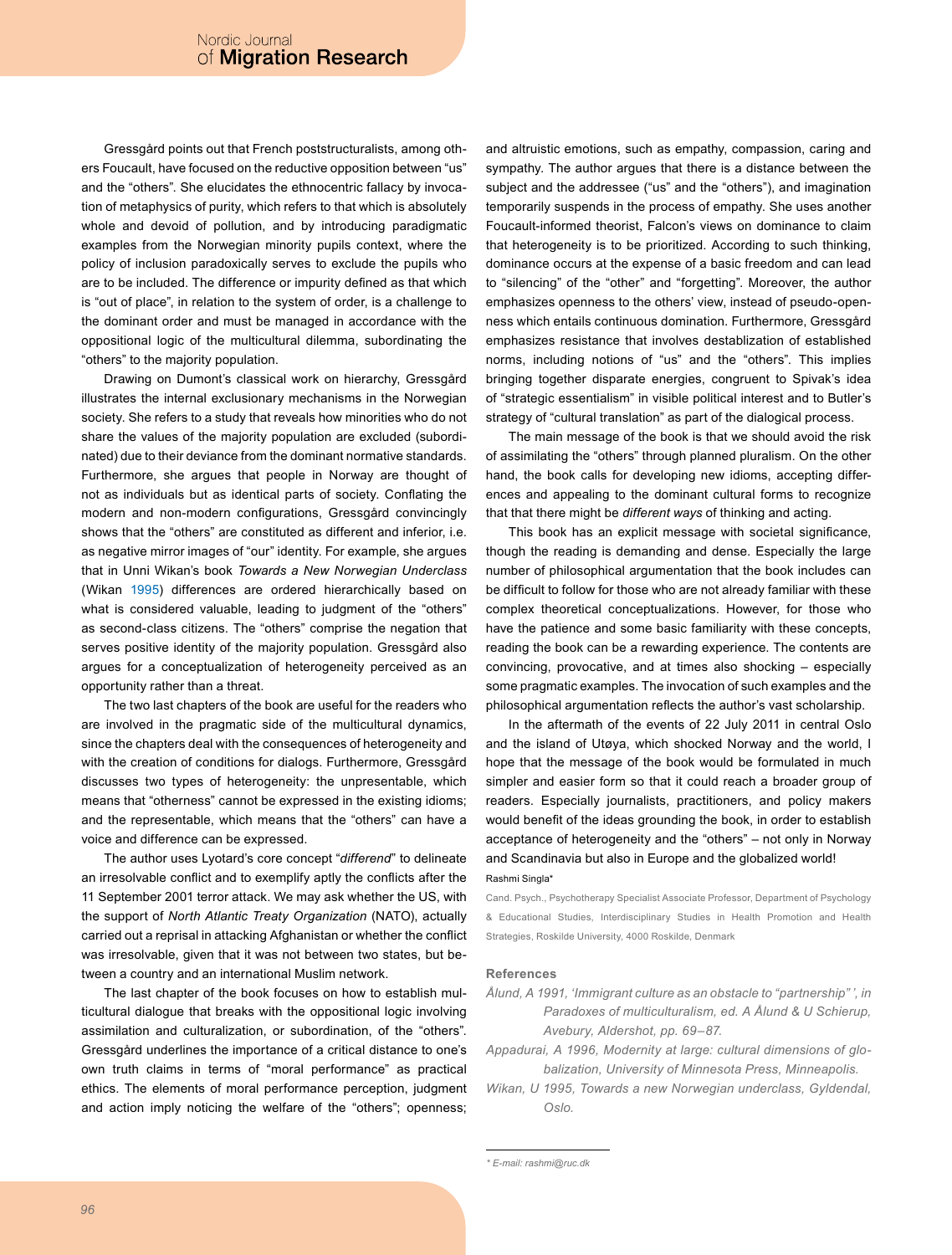## **Rebhun, Uzi & Lev Ari, Lilach (2010)** *American Israelis: Migration, Transnationalism, and Diasporic Identity.* **Leiden and Boston: Brill. 176 pp.**

The slimness of this volume should not lead the potential reader to jump to the conclusion that Uzi Rebhun and Lilach Lev Ari limit themselves to giving an overview of American Israelis. Quite the opposite is true: the 153 pages of their analysis are a *tour de force* that depicts the identities of American (Jewish) Israelis in its various nuances, pays attention to sub-groups, trends and dynamics, and it allows for recommendations to Israeli public policy. This marvellous endeavour is substantially helped by the native familiarity of both authors with Israel, their knowledge of the US, and their expertise in quantitative methods. These intersecting levels of knowledge allow them to pursue their aim to analyse changes and continuities of the Israeli Diaspora in the US, and compare these developments with societal and social developments in Israel itself.

The book is a quantitative attempt to capture the dynamic processes underpinning Jewish Israeli identities in US. Rebhun and Lev Ari use American national surveys and amend these by surveys of local (American) Jewish populations. Problematically, the American Census from 1980, 1990 and 2000 do not cover religion. To filter out American Israelis the authors use the approach of Cohen & Haberfeld [\(1997](#page-9-0)), which uses language spoken at home as the indicator for belonging to one or the other group of Israeli citizenry. In order to add depth to their analysis of American Israeli behaviours, practices and identity, Rebhun and Lev Ari use the surveys covering the Jewish populations in New York (2004), Miami (2002), and Los Angeles (1997) as well as the Jewish Population Survey (2003). To bolster their analysis the authors employ secondary sources that cover social research across the whole spectrum.

The clear structure of the book makes it accessible to various audiences alike. The first chapter is an overview of general theories of migration and transnationalism as well as diasporas and finally Israelis in the US. This overview defines the topic under research; it summarises theories of migration, and the particularities of Israeli emigrants. While in some respect Israelis emigrate for the same reasons as emigrants from other developed countries, it is crucial to know about the particularities of Israeli Jewish identity. This identity – shaped historically and conveyed through various Israeli institutions – is supposed to take a shape that binds Israelis to their homeland, and deter emigration. It is possible to say that emigration raises issues of the coherence of Israeli (Jewish) society, and personal agency of individual Israelis to realise themselves. While emigration is less looked down upon than it used to be, it remains a contentious issue within Israeli society. Emigrants, to date, pose a challenge to Israeli public policy, which remains ambiguous towards emigrants.

Chapter two focuses on the migration of Israelis to the US and their settlement. This chapter makes blatantly clear just how heterogeneous the emigrants are. For example, the emigrants come from all inner-Jewish subgroups in Israel, although the middleclass and the upper-middle class, that is, Ashkenazim (Jews of European decent) are over-represented. Yet, Israelis who were not born in Israel play an important role too. This group of emigrating immigrants self-identify as Israeli, although they are non-native Israelis and they moved on to another country. Rebhun and Lev Ari hypothesise why this is so. The authors analyse patterns of emigration over time, age and gender of the emigrants, their marital status and the issues of children as well as their geographical distribution and residential preferences. Their analysis of these issues is formidable, and because of that it begs many more questions than it can answer. For example, the authors find that more male Israeli emigrants are divorced than Israelis in Israel. Their reasoning is that divorce constitutes a deviation in Israeli society[.1](#page-9-1) Now, this begs the question if these men are deviant individuals *per se*: if they went through a divorce, and emigrated, one could argue that they are deviants twice. If they are deviants, does that mean that Israeli men who emigrate differ in their personalities from non-emigrants, and that an analysis of this specific group would allow profiling characteristics that correlate positively with deviation from any norm, that is, personality traits underpinning individualism? Questions like this arise throughout the book, Rebhun and Lev Ari point to many areas that are not yet researched, because the authors touch on many analogical points of Israeli emigration, and what seems like particularities of the emigrants.

Socioeconomic acculturation and mobility are the concerns of the third chapter. Israeli emigrants do economically very well in the US. Interestingly, this applies to all sub-groups: those who arrive in the US with credentials move up swiftly, those with fewer credentials take longer to make their way up. While women still had lower employment rates than men, younger women potentially those who emigrated alone, and who are not responsible for children and the management of a home, showed a strong upward mobility. The same applied to Israelis of African/Asian origin who outperform their peers in Israel. In other words, groups of the population who are characterised by underachievement in Israel do particularly well in the US. Again, like in the first chapter these findings are highly valuable and interesting, yet, again, they beg questions related to the personalities of these African/Asian Israelis and women, societal conditions in either country that lie beyond the scope of the book.

Rebhun and Lev Ari employ multi-variant analysis to the surveys of New York, Miami and Los Angeles to investigate the relationship to Israel and Jewishness in the fourth chapters. Their findings substantiate the findings of Gold [\(2002](#page-9-2)) who used mixed methods to assess the identity of Diasporic Israelis globally. The majority of American Israelis self-identify as religiously orthodox, a form of practice they had known from Israel. Conservative and reform synagogues are less popular with them. However, Israeli orthodox practice should not be confused with the orthodox practice of American Jews. Israeli emigrants hanging on to orthodoxy resolve the issue to completely recalibrate their Jewish identity. Rebhun